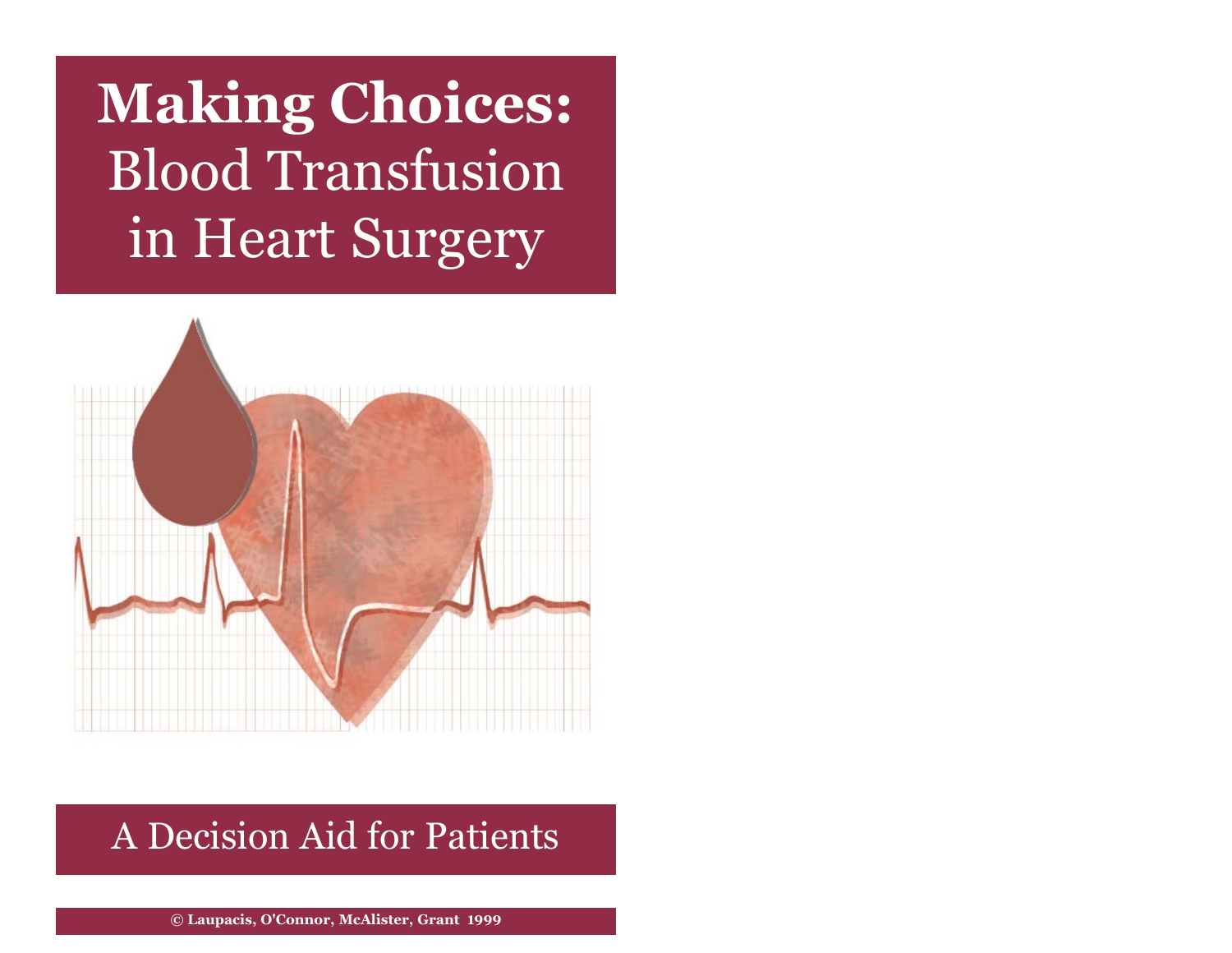#### **Welcome !**

This workbook and cassette tape prepare you for a discussion with your doctor about the advantages and disadvantages of two alternatives for blood transfusion at the time of your surgery: donated blood from volunteers and self-donated blood (autologous).

#### **Instructions:**

- 1. Set aside 30 minutes.
- 2. Have a pencil ready to use.
- 3. Place the cassette in a tape recorder.
- 4. Press the play button.
- 5. Stay on the page until you are asked to turn to the next page.

#### Please Note:

Research studies that support statements are referenced by numbers such as <sup>1</sup>. The complete list of references is at the back of this workbook.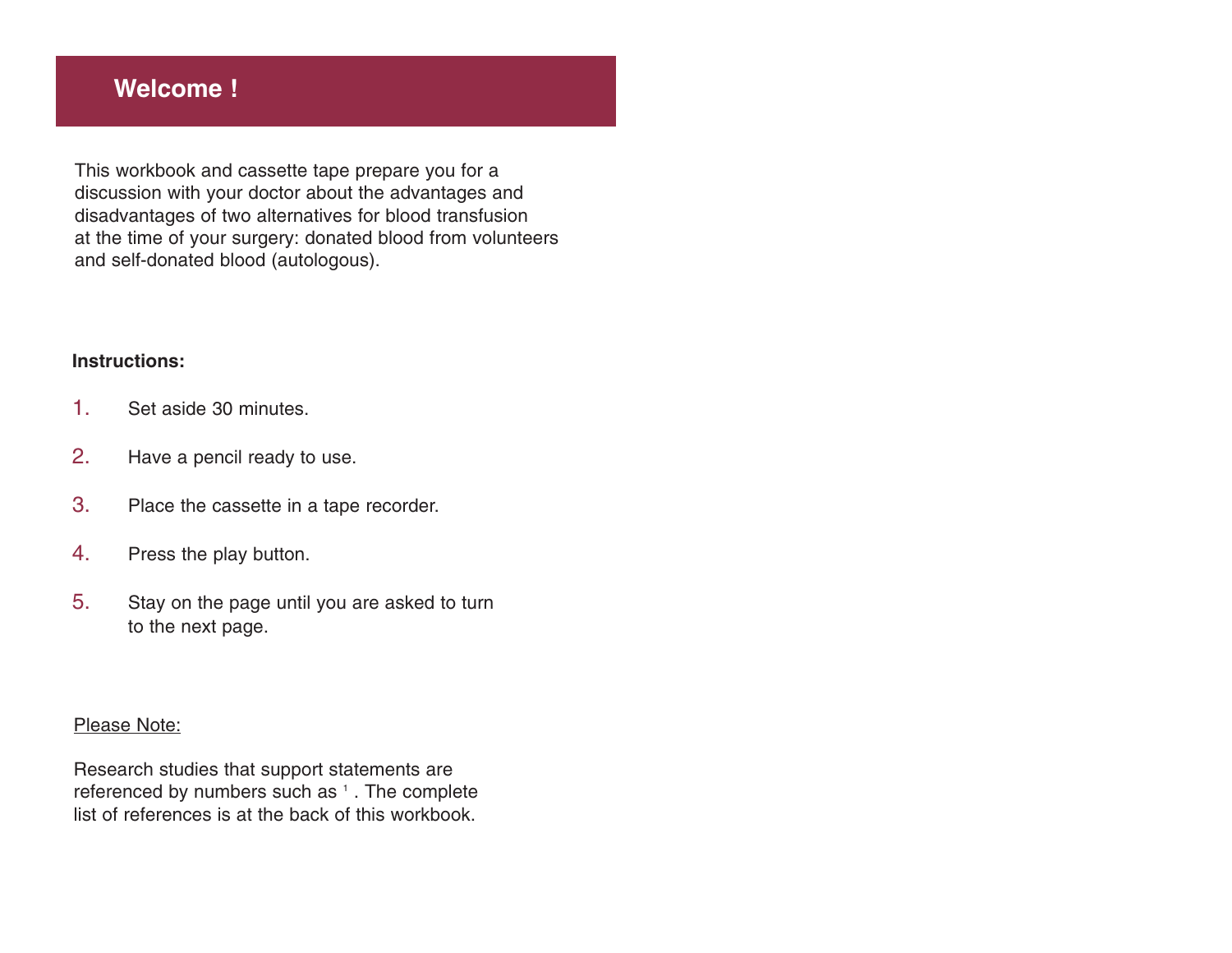## **Table of Contents**

| Overview                                         |                |
|--------------------------------------------------|----------------|
| About Blood and Blood Loss                       | $\overline{2}$ |
| <b>Blood Transfusions</b>                        | 3              |
| #1: Donated Blood from Volunteers                | 5              |
| #2: Self-donated Blood (autologous)              | 9              |
| Summary of the Advantages and<br>Disadvantages   | 15             |
| <b>Steps in Decision Making</b>                  | 16             |
| <b>Scientific References</b>                     | 17             |
| Appendix: Calculation of Risks of<br>Transfusion | 19             |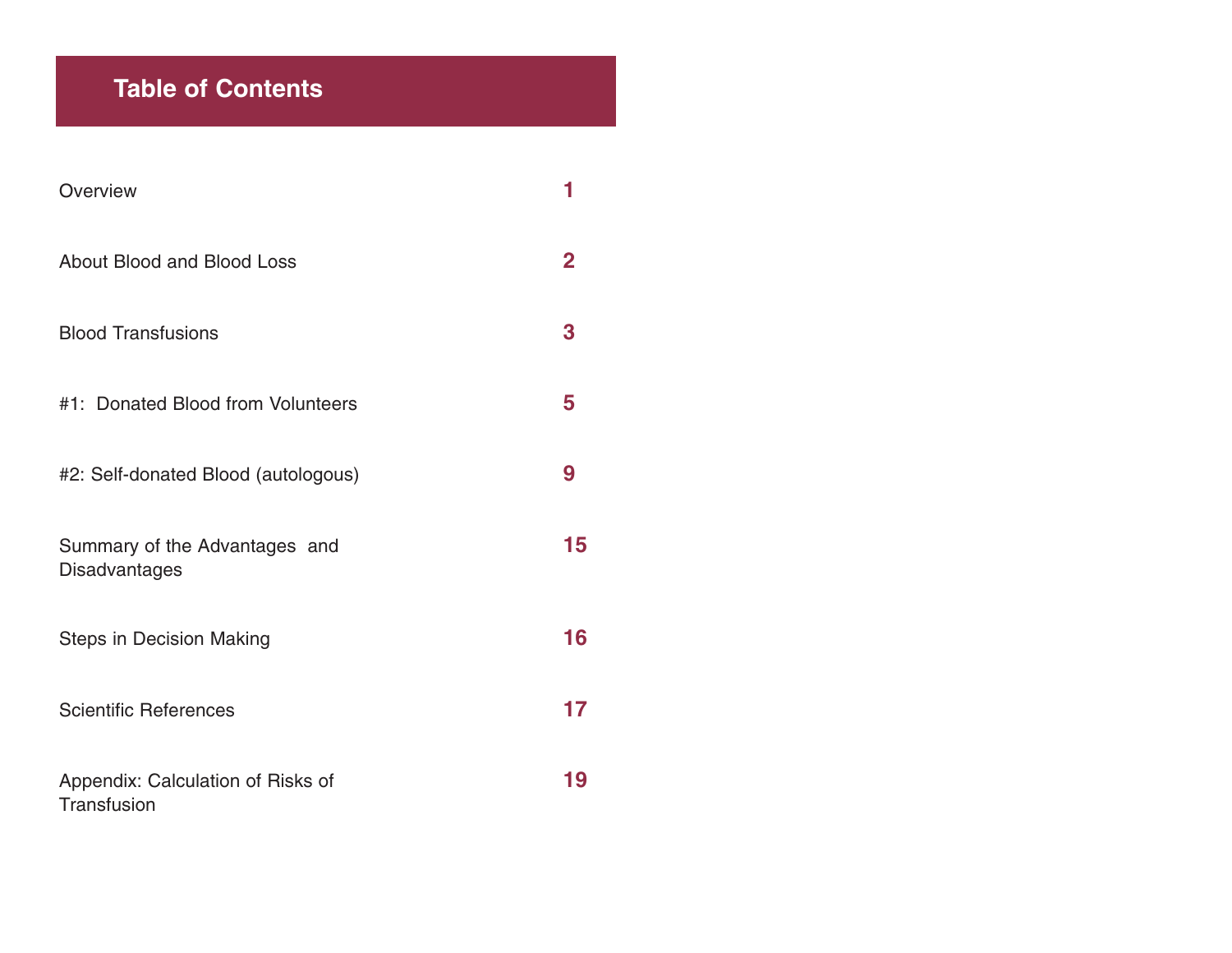## **This workbook is for you if you are :**

- having heart surgery (bypass or valve surgery);
- wondering about the approaches to blood transfusion;
- wondering which of the approaches is best for you.



### **You will learn about:**

- blood transfusion in surgery;
- $\bullet$  the advantages and disadvantages of two approaches to replacing blood loss:
	- #1) donated blood from volunteers
	- #2) self-donated blood (autologous)
- $\bullet$  steps to decide which approach is best for you.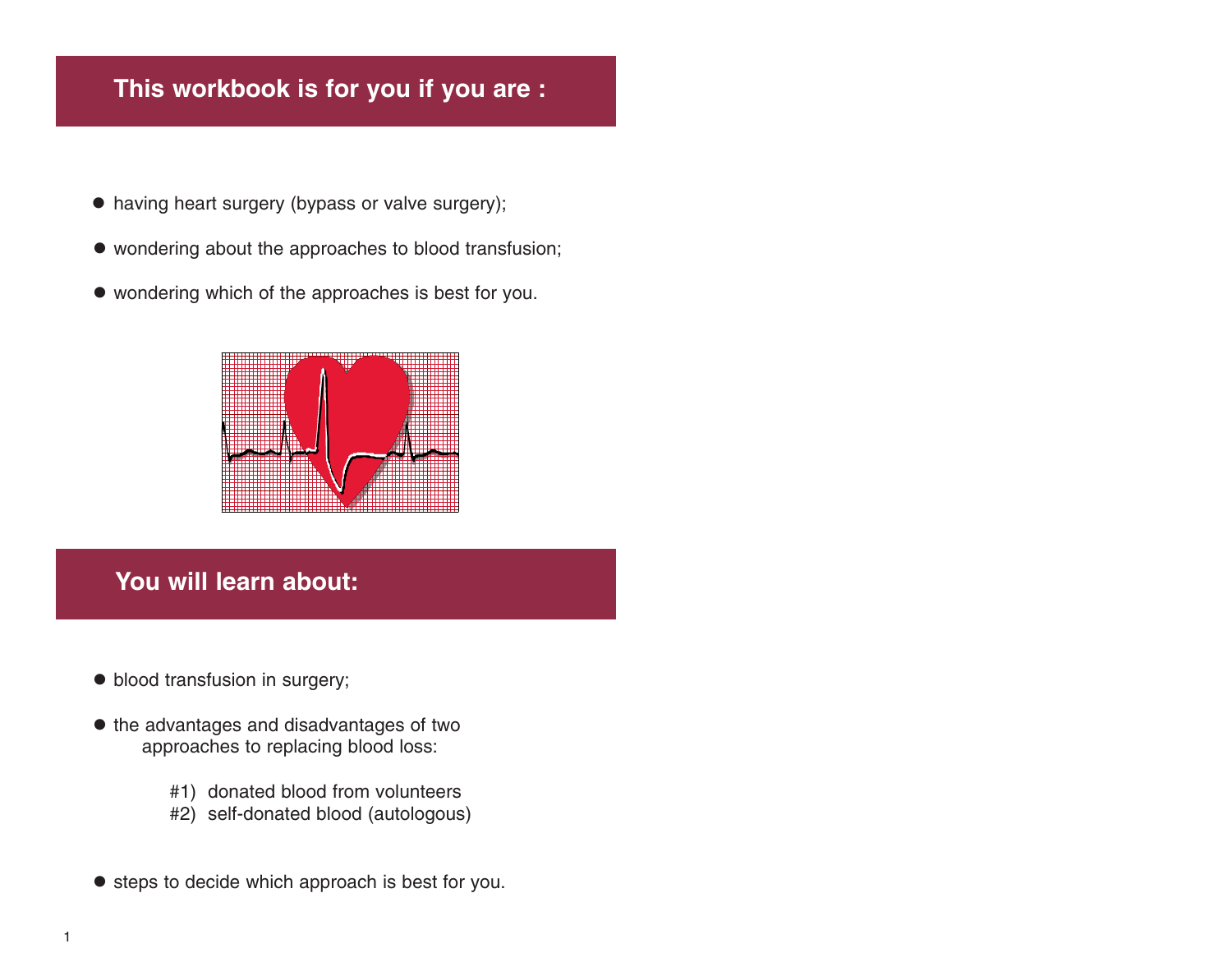### **What does blood do ?**

- $\bullet$  essential for health;
- $\bullet$  carries oxygen to the body;
- $\bullet$  oxygen carried by hemoglobin in red blood cells;
- adults have about 5 litres (or nine pints) of blood.

**What happens if I lose blood and it isn't replaced ?**

#### **If you lose a little blood…**

• you may have no reaction



#### **If you lose a little more blood…**

 $\bullet$  weak and tired

#### **If you lose a moderate amount of blood...**

- o chest pain
- O shortness of breath

#### **If you lose a lot of blood...**

O risk of heart attack and death is increased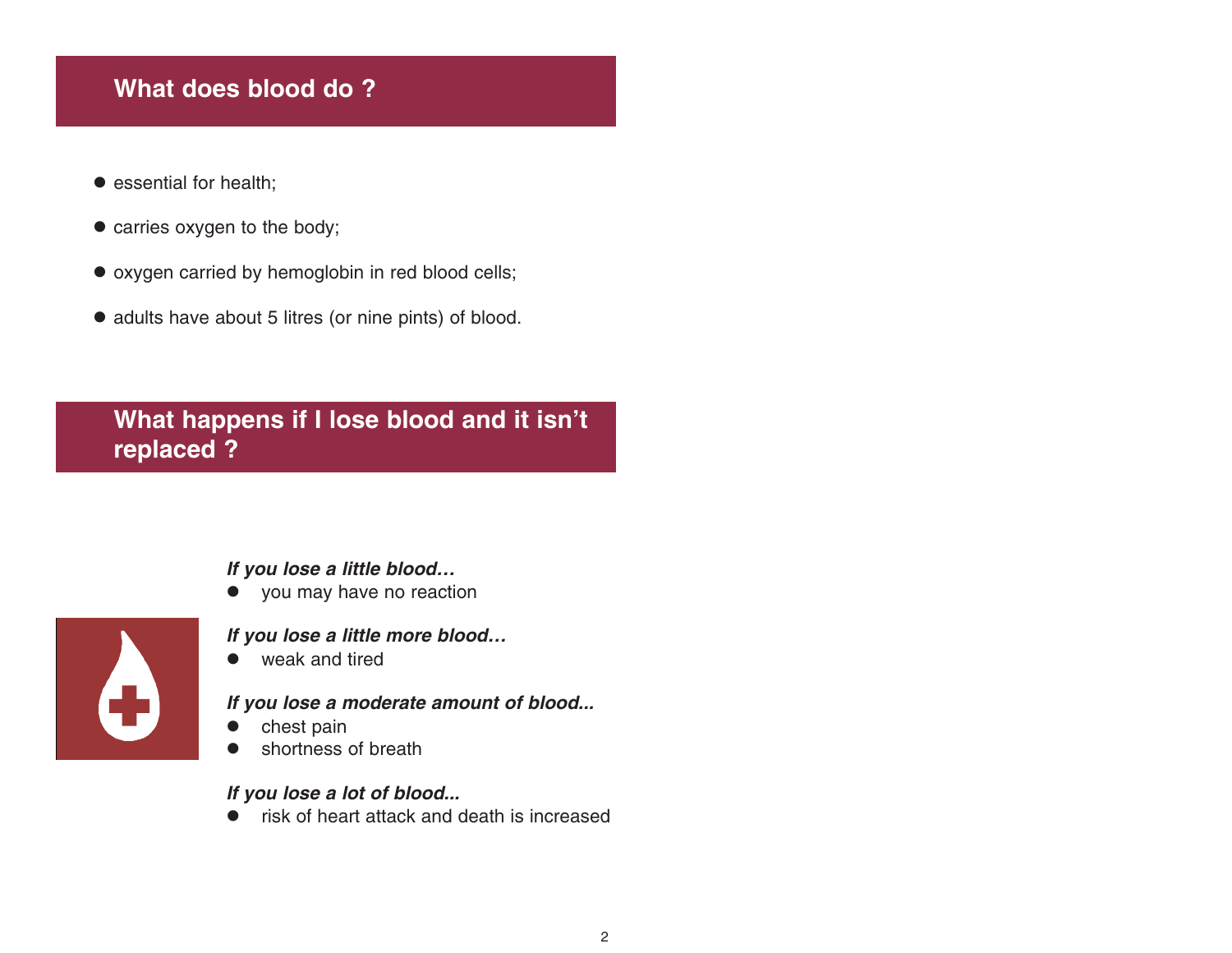#### **What is a blood transfusion ?**

- $\bullet$  transfusions replace blood lost during surgery;
- $\bullet$  given through a needle into a vein in your arm (intravenously);
- $\bullet$ measured in units;
- one unit of blood is 300 ml (10 fluid ounces);
- $\bullet$  each unit is given in a separate bag and comes from a separate donor.

### **How does a blood transfusion help ?**

- useful for people who lose a lot of blood;
- reduce your chance of problems from too much blood loss;
- O people who lose a small amount of blood don't need a blood transfusion.

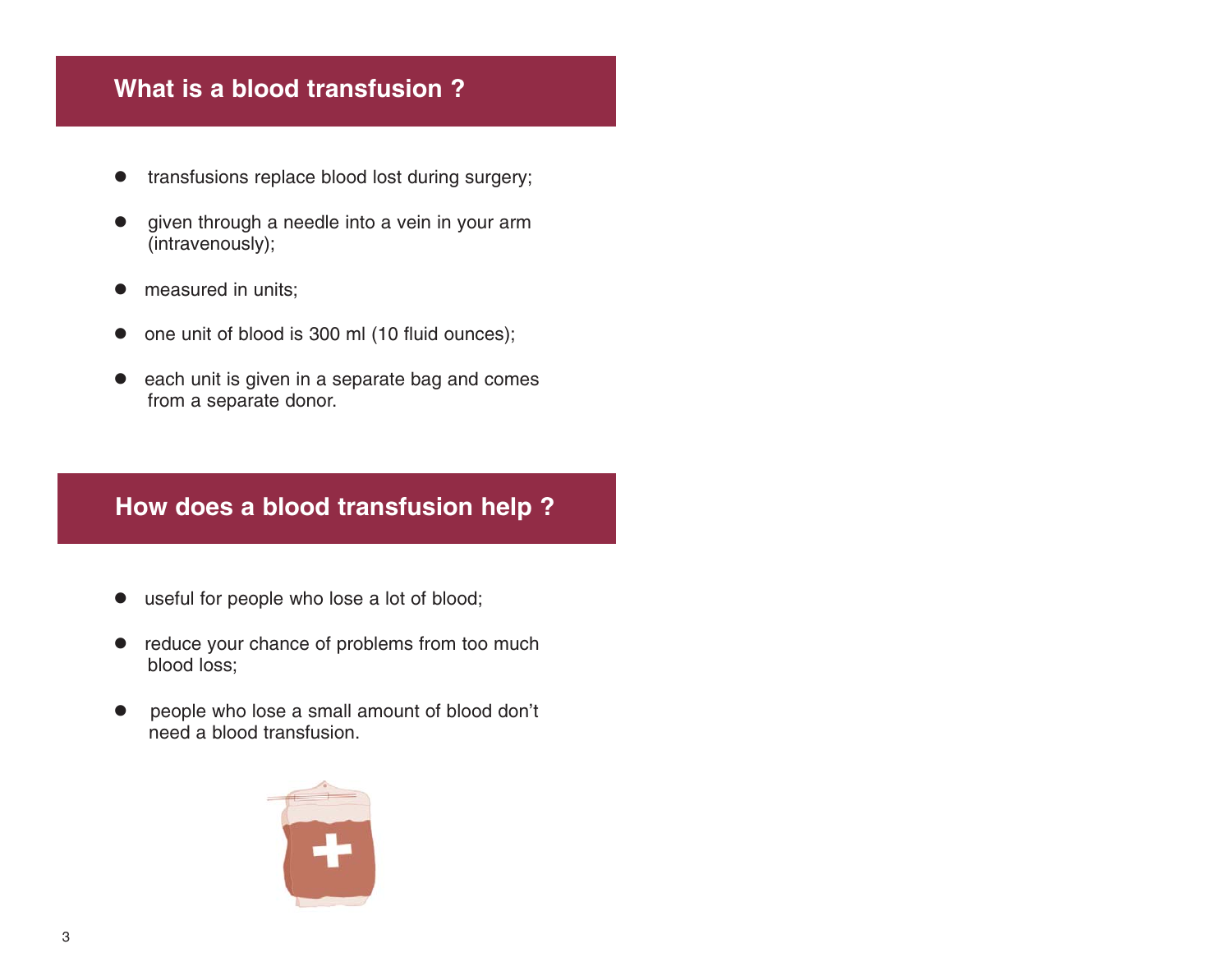### **Will I need a blood transfusion ?**

Depends on:

- $\bullet$  your health;
- the difficulty of the surgery;
- $\bullet$  how much blood you lose; and
- practices in your hospital.

About 35 of every 100 patients having heart surgery need at least one transfusion.

**65 out of 100 will not need a transfusion**

**35 out of 100 will need a transfusion**





- $\bullet$  those needing transfusion usually get an average of 2 units of blood
- $\bullet$  no way of knowing before surgery whether **you** will need a blood transfusion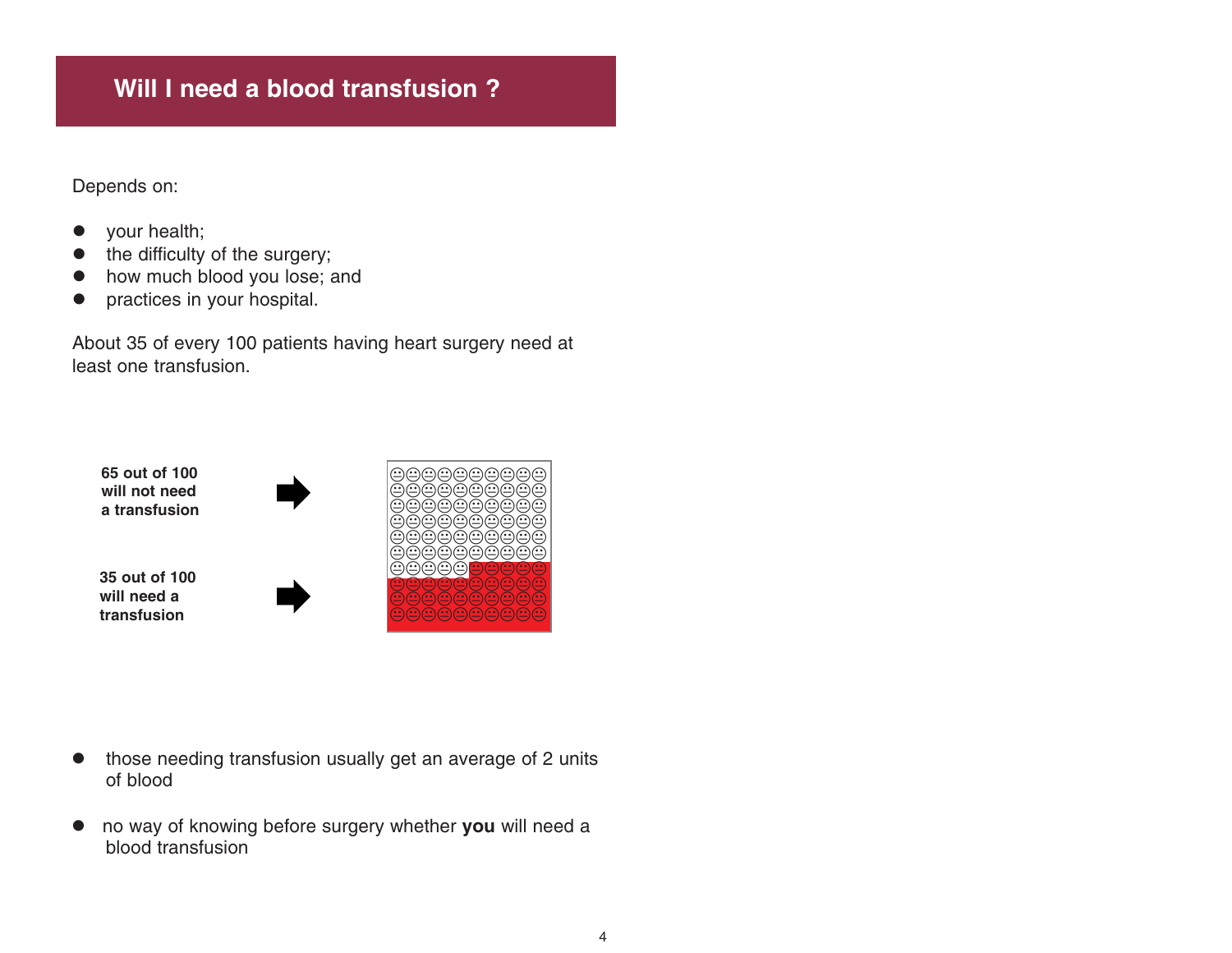**#1: Donated Blood From Volunteers**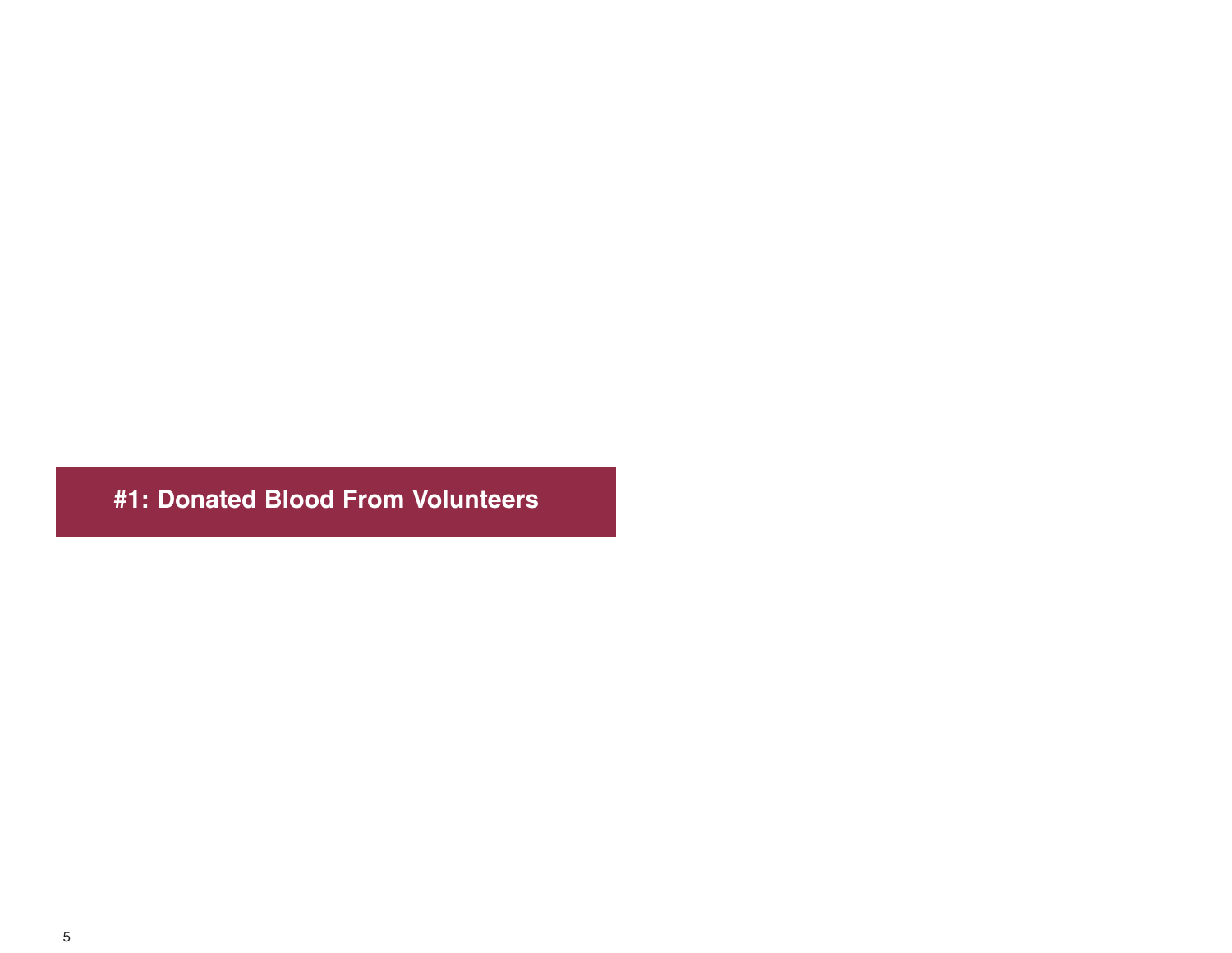#### **How is the blood collected and tested ?**

- anonymous, unpaid, volunteer donors;
- all potential blood donors have to answer a screening questionnaire to make sure they are healthy; and
- all donated blood is tested in a laboratory to detect known infectious diseases (such as hepatitis and HIV).



**What are the advantages of blood donation from volunteers ?**

- widely available and convenient;
- free of charge;
- can be given quickly if you need blood.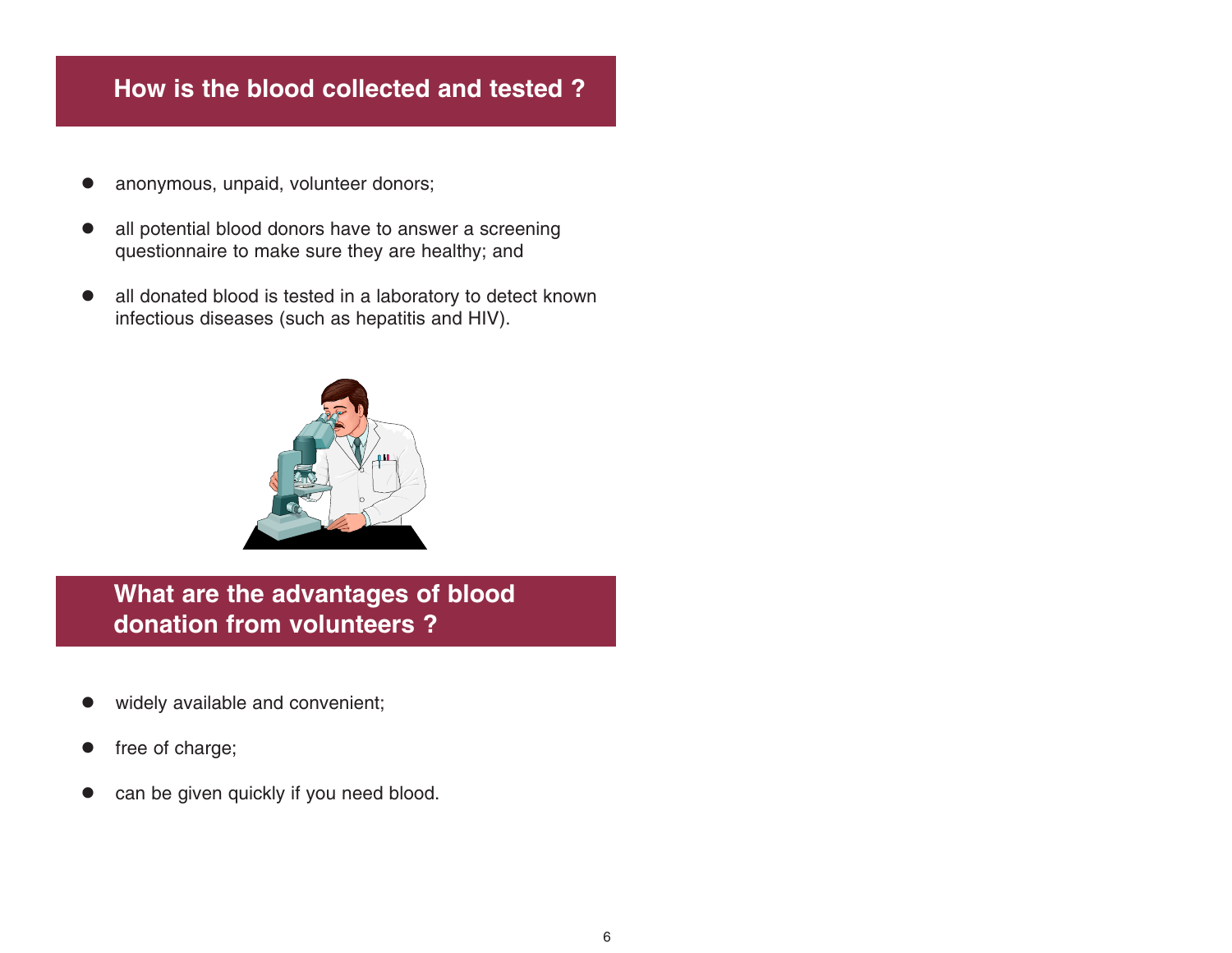## **What are the disadvantages of donated blood from volunteers ?**

 $\bullet$  minor side effects such as fever and chills **1,10,12** (1 in 100 transfusions)

#### **Immediate Reactions**

|                                        | <b>Chance out of 1 Million Patients</b> |              |
|----------------------------------------|-----------------------------------------|--------------|
|                                        | Patients Experiencing Patients Not      |              |
|                                        | Complication                            | Experiencing |
|                                        |                                         | Complication |
| wrong blood reaction <sup>13</sup>     | 37                                      |              |
| allergy to blood <sup>8, 12</sup>      | 5                                       |              |
| storage infection <sup>7, 12, 15</sup> |                                         |              |
| Ilmmediate reactions                   | 43 (total)                              | 999,957      |
| Deaths from immediate reactions        | 2                                       | 999,998      |
|                                        |                                         |              |

#### **Delayed Infections**

|                                                  | <b>Chance out of 1 Million Patients</b> |              |
|--------------------------------------------------|-----------------------------------------|--------------|
|                                                  | Patients Experiencing Patients Not      |              |
|                                                  | Complication                            | Experiencing |
|                                                  |                                         | Complication |
| hepatits; liver disease <sup>5</sup>             | 18                                      |              |
| HIV-AIDS6, 12                                    |                                         |              |
| HTLV-leukemia, nerve<br>destruction <sup>5</sup> |                                         |              |
| Delayed Infections                               | 20 (total)                              | 999,980      |
| Deaths from delayed infections                   | З                                       | 999,997      |

#### $\bullet$ infections not yet discovered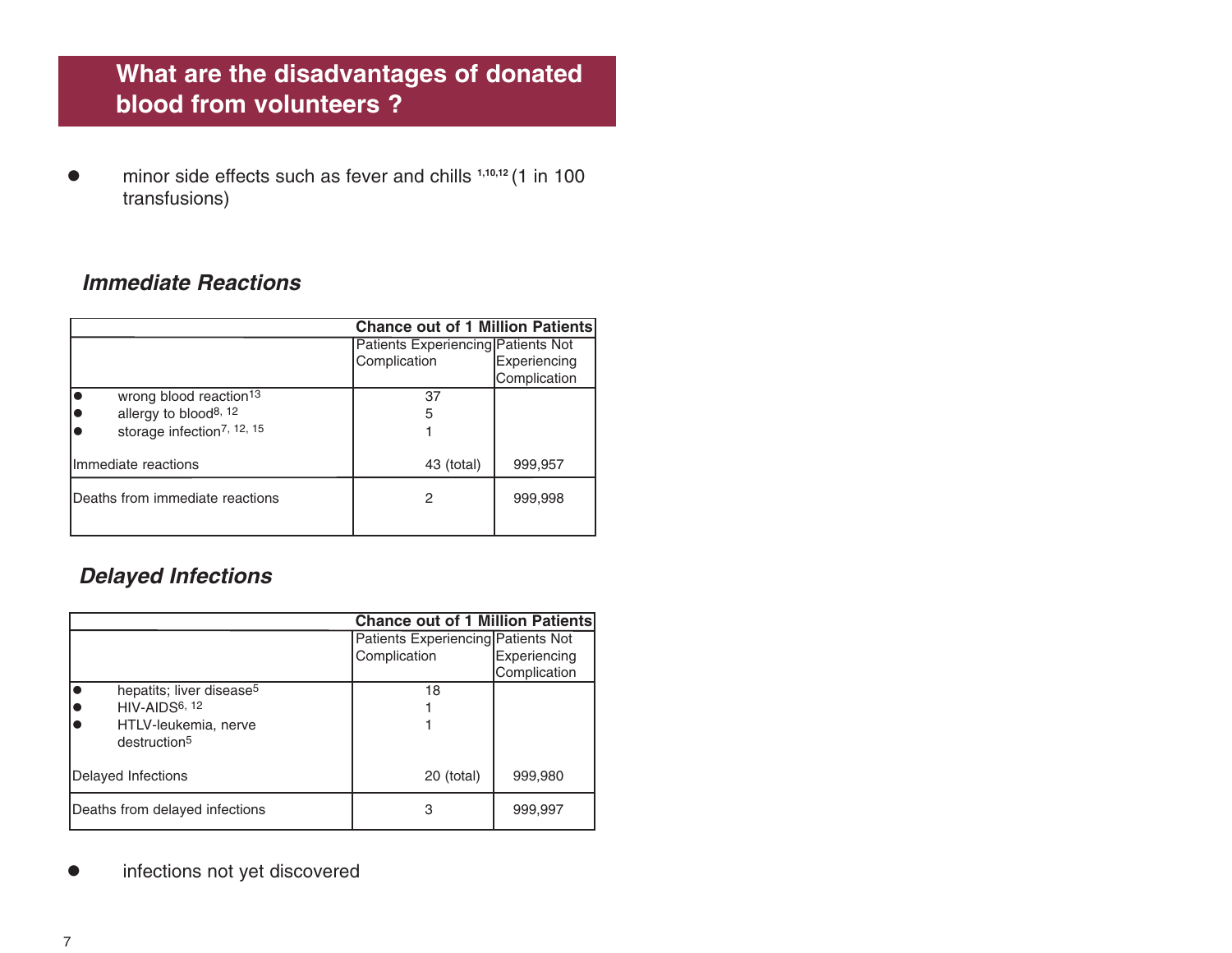### **Summary of risks for donated blood from volunteers**

Adding all the known risks together, the chance of getting ill after being transfused with blood from volunteers is **63** per million patients having surgery.



The chance of dying immediately from a transfusion with blood from volunteers is **2** per million and the additional chance of dying from a blood transfusion in the next 10 years is **3** per million.<sup>5-15</sup>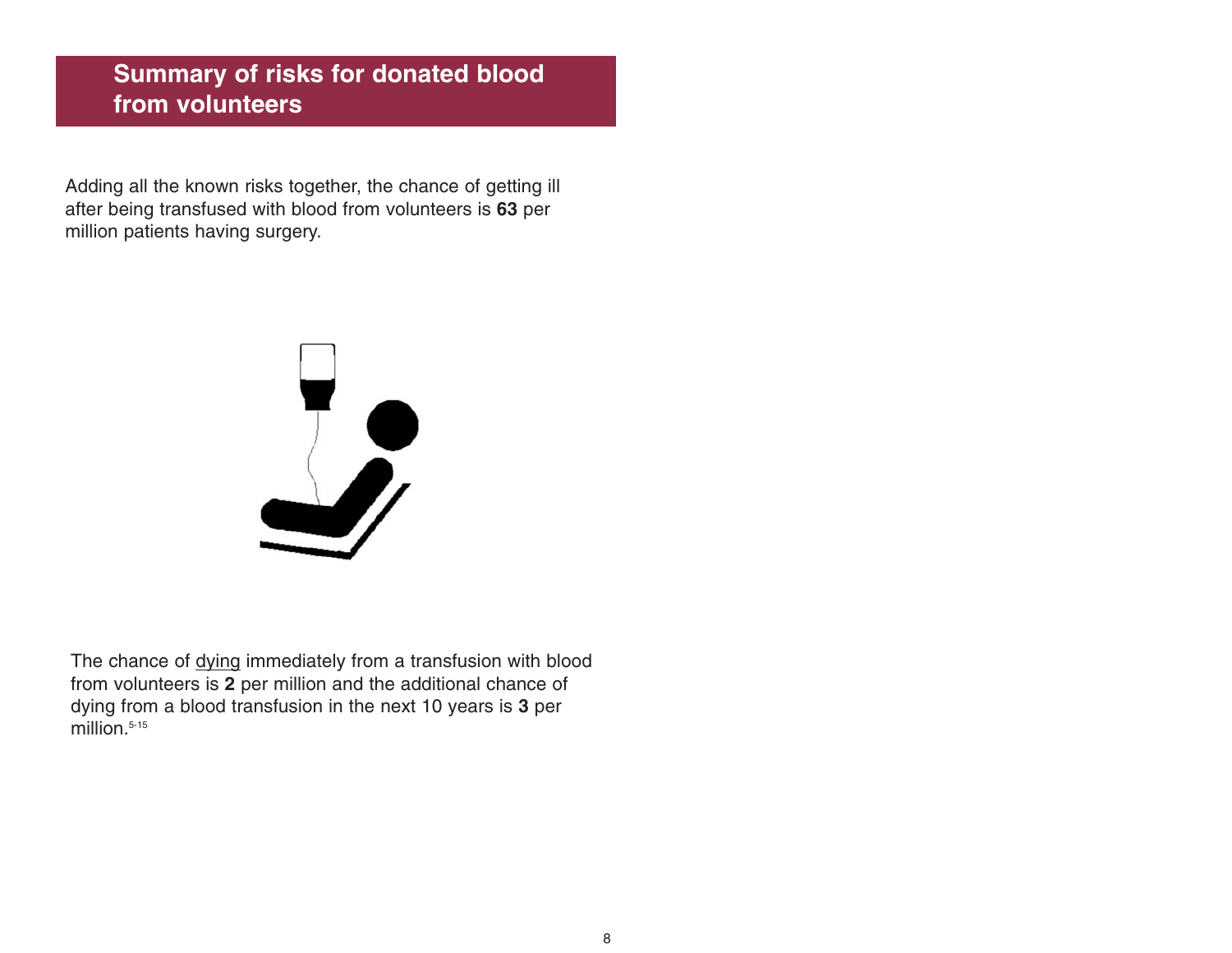**#2: Self-Donated Blood (autologous)**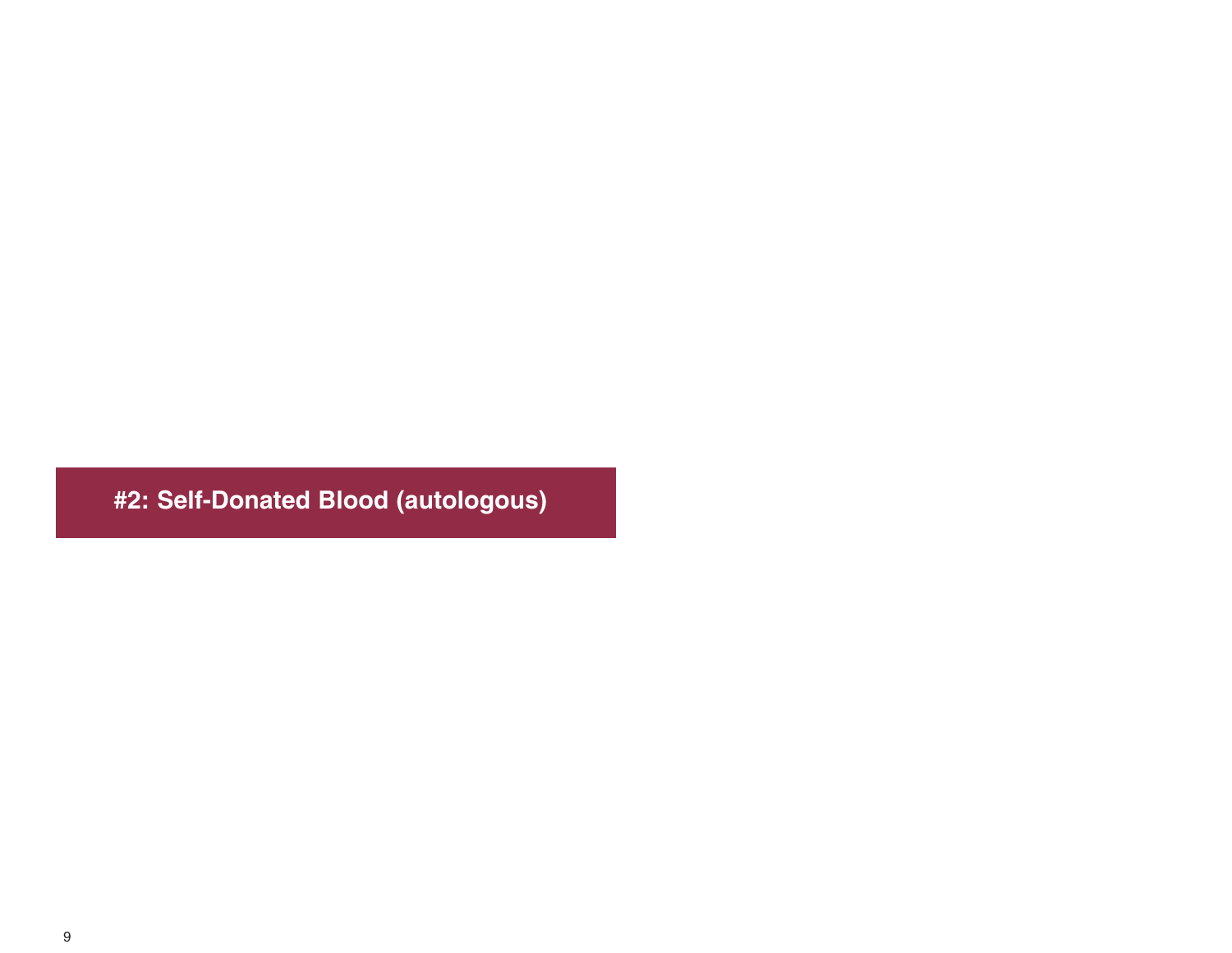#### **What is it?**

- O donate your own blood 2 to 3 times in the weeks before your surgery;
- O get your own blood back first;
- O blood that is not used for you would be discarded.

## **How do I donate my blood before surgery?**

- O discuss with your surgeon and let his or her office know;
- O meet with blood specialist;
- O have blood count taken;
- O donate one unit each week, 2 or 3 times before surgery;
- O blood stored for up to 35 days.

## **What are the advantages of self-donated blood?**

- O free of charge;
- O reduces your chances of getting blood from anonymous volunteers from 35% to 8% in the average hospital.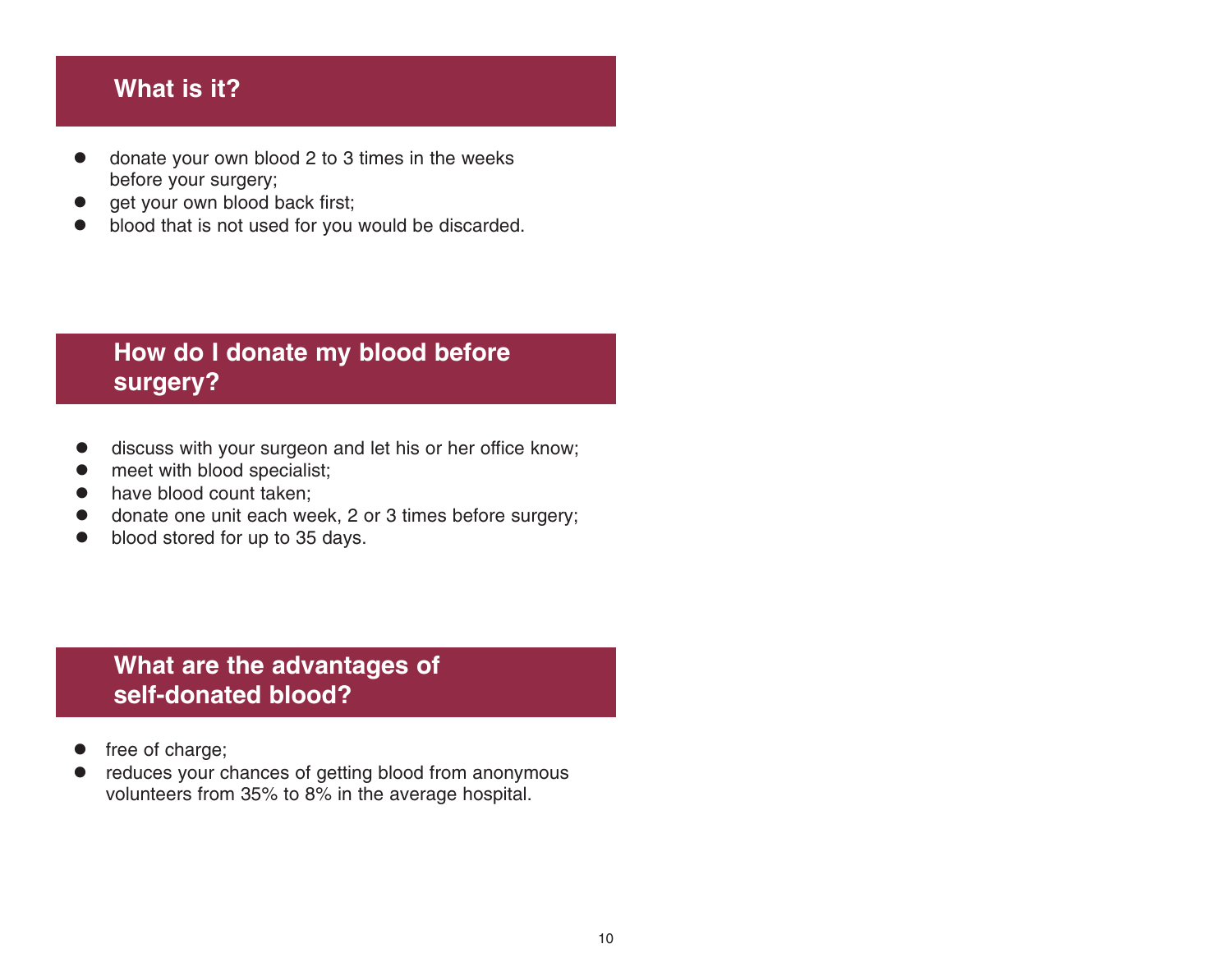## **Will I only get my own blood if I need a transfusion ?**

- O every effort will be made to use **only** your blood;
- O donated blood from volunteers may **also** have to be used;



**Self Donated Blood**

42 out of 100 will not need a transfusion

50 out of 100 receive self-donated blood

8 out of 100 will receive donated blood from volunteers



O your chance of getting any transfusion will increase from 35% to 58%

 $\bigodot$ 

**Why do patients who self-donate blood receive more transfusions ?**

- zpatients may have lower blood counts before surgery;
- zsurgeons may transfuse self-donated blood more often.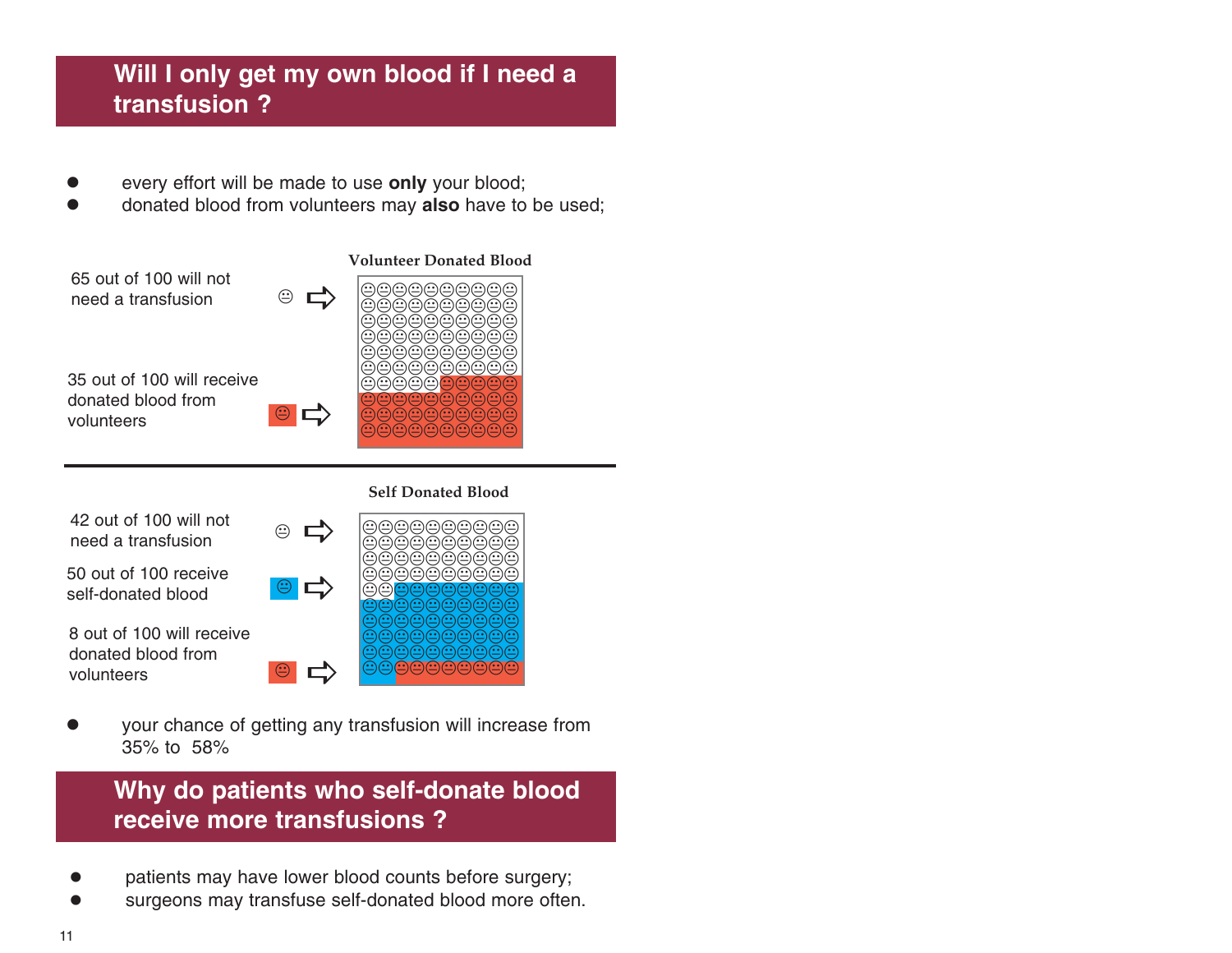## **What are the disadvantages of self-donated blood ?**

- O inconvenient;
- $\bullet$  may need to be hospitalized for fainting or chest pain when donating the blood (40 per million donations)<sup>9</sup>
- $\bullet$ complications described below:

#### **Immediate Reactions**

|                                    | <b>Chance out of 1 Million Patients</b> |                                         |
|------------------------------------|-----------------------------------------|-----------------------------------------|
|                                    | Number getting the<br>complication      | Number not getting<br>the complications |
| wrong blood reaction <sup>13</sup> | 69                                      |                                         |
| allergy to blood 8,12              |                                         |                                         |
| storage infection $^{7,12,15}$     |                                         |                                         |
| <b>Immediate reactions</b>         | 71 (total)                              | 999,929                                 |
| Deaths from immediate<br>reactions | 2                                       | 999,998                                 |

#### **Delayed Infections**

|                                                                                                                        | <b>Chance out of 1 Million Patients</b> |                                         |
|------------------------------------------------------------------------------------------------------------------------|-----------------------------------------|-----------------------------------------|
|                                                                                                                        | Number getting the<br>complication      | Number not getting<br>the complications |
| hepatitis- liver disease <sup>5</sup><br>HIV-AIDS <sup>6,12</sup><br>HTLV- leukemia, nerve<br>destruction <sup>5</sup> | 5<br>nearly 0<br>nearly 0               |                                         |
| <b>Delayed infections</b>                                                                                              | 5 (total)                               | 999,995                                 |
| Deaths from delayed<br>infections                                                                                      |                                         | 999,999                                 |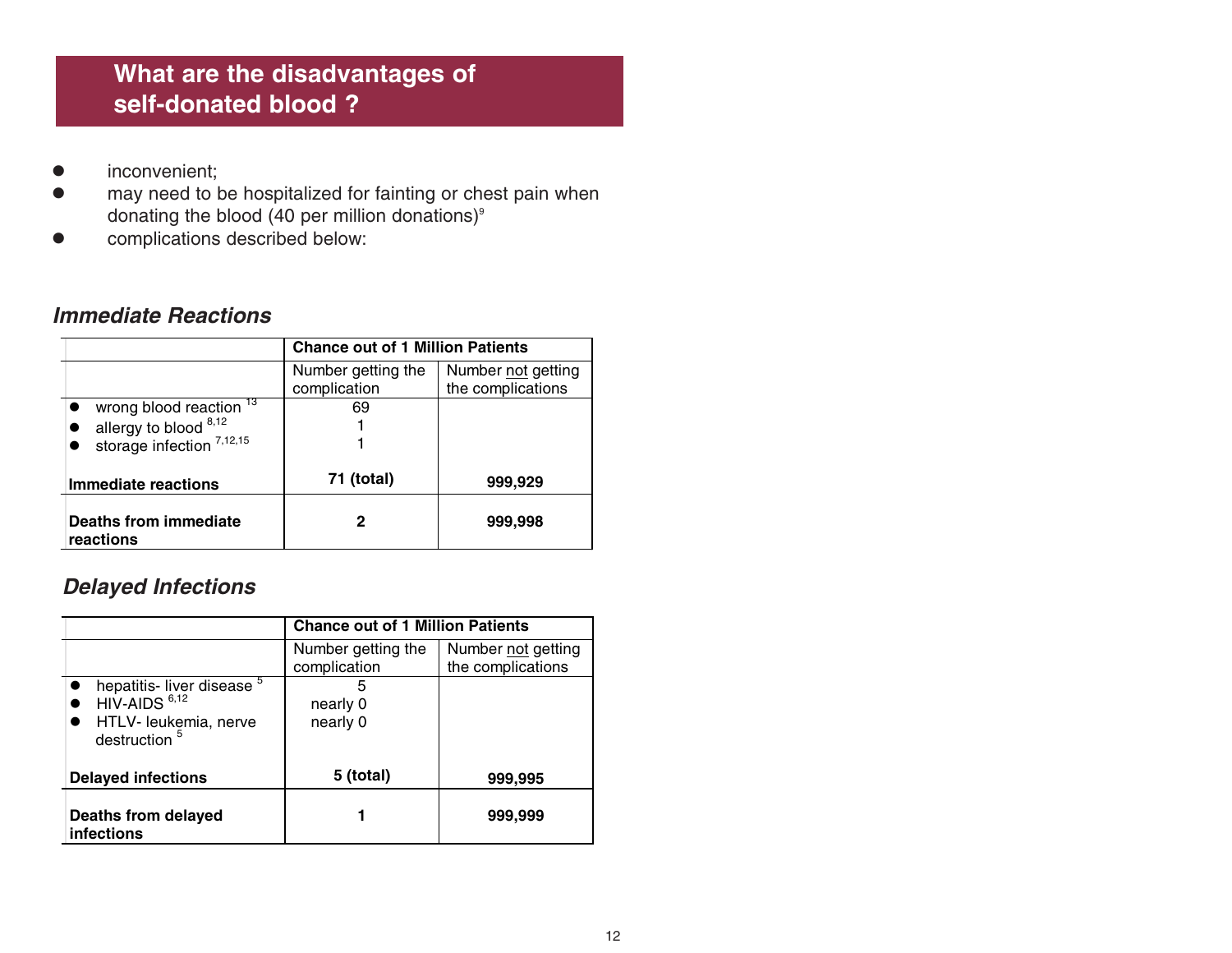## **Summary of risks for self-donated blood**

Adding all the known risks together, the chance of getting ill after being transfused with self-donated blood is **76** per million patients having surgery.



The chance of dying immediately from a transfusion of selfdonated blood is **2** per million and the additional chance of dying from a blood transfusion in the next 10 years is about **1** in a million.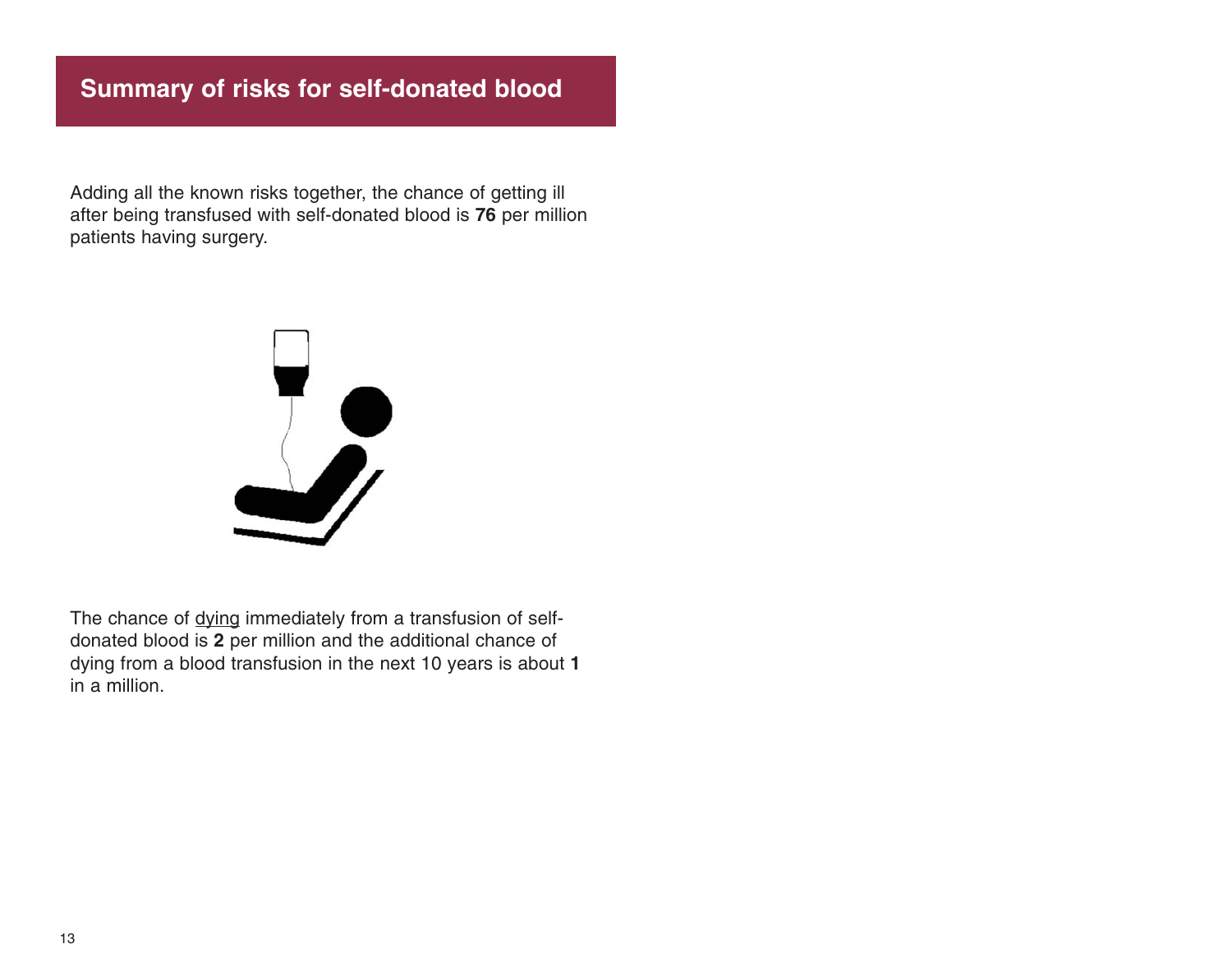

Risk of Dying From Blood Transfusion Approaches Compared to Other Causes (per million) **Compared to Other Causes (per million) Risk of Dying From Blood Transfusion Approaches**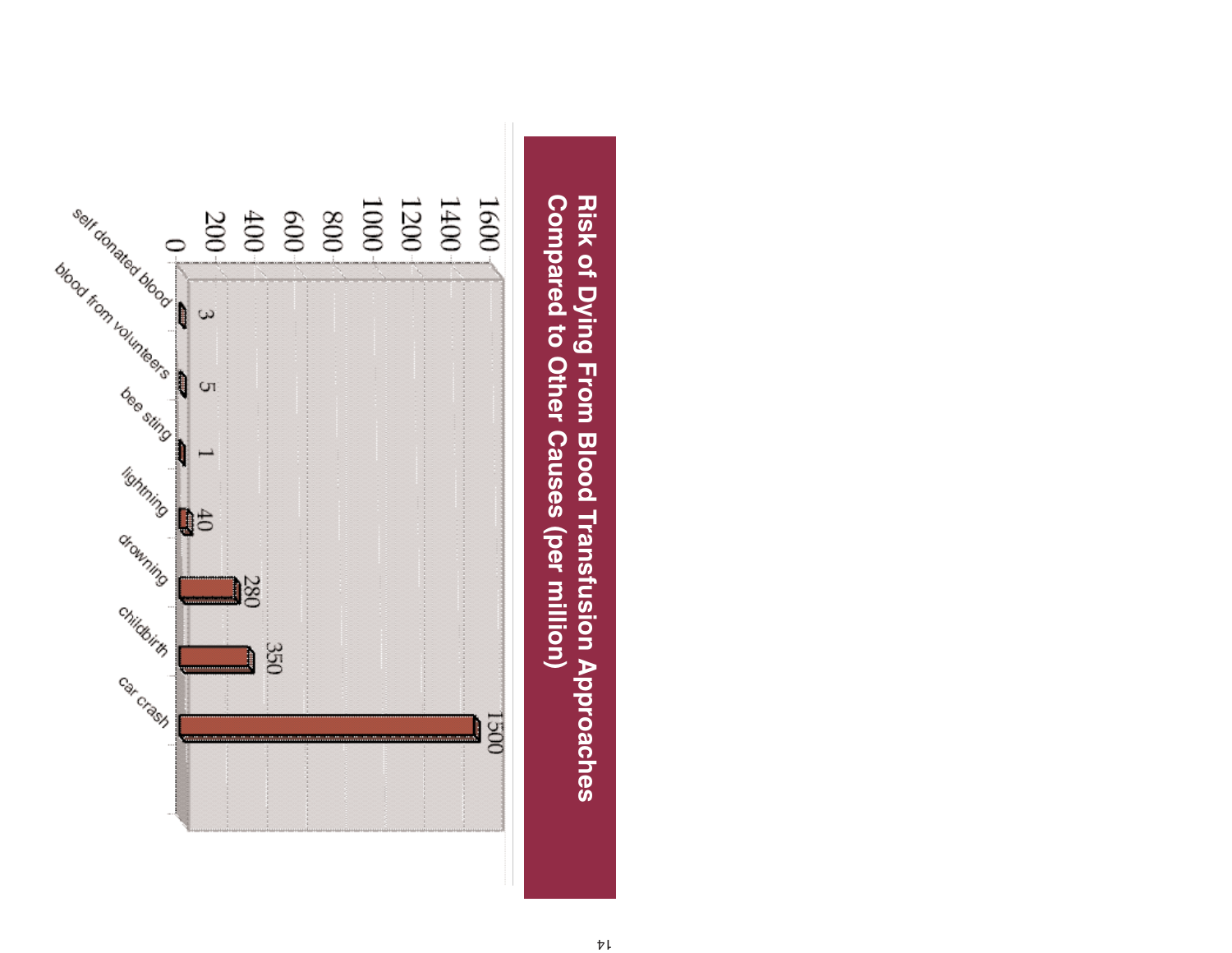|                                                                 |                       | undiscovered<br>infections<br>Possible | chest pain<br>fainting or<br>Possible          |
|-----------------------------------------------------------------|-----------------------|----------------------------------------|------------------------------------------------|
|                                                                 |                       | Free                                   | Free                                           |
| Chance of death per Convenience   Cost   Other                  |                       | preparation<br>No extra                | <b>Blood tests</b><br>Trips to<br>centre       |
|                                                                 | Delayed               | ო                                      |                                                |
| million patients                                                | Immediate             | N                                      | 2                                              |
|                                                                 | Infection<br>Delayed  | 20                                     | 5                                              |
| complication per<br>million patients<br>Chance of               | Immediate<br>Reaction | $\frac{3}{4}$                          | $\overline{1}$                                 |
| Chance of having a<br>self-donated<br>volunteers<br>transfusion | no transfusion        |                                        | 000000000<br>00000000<br>000000000<br>88888888 |
| Options                                                         |                       | blood from<br>volunteers<br>Donated    | Self-donated<br>(autologous)<br>blood          |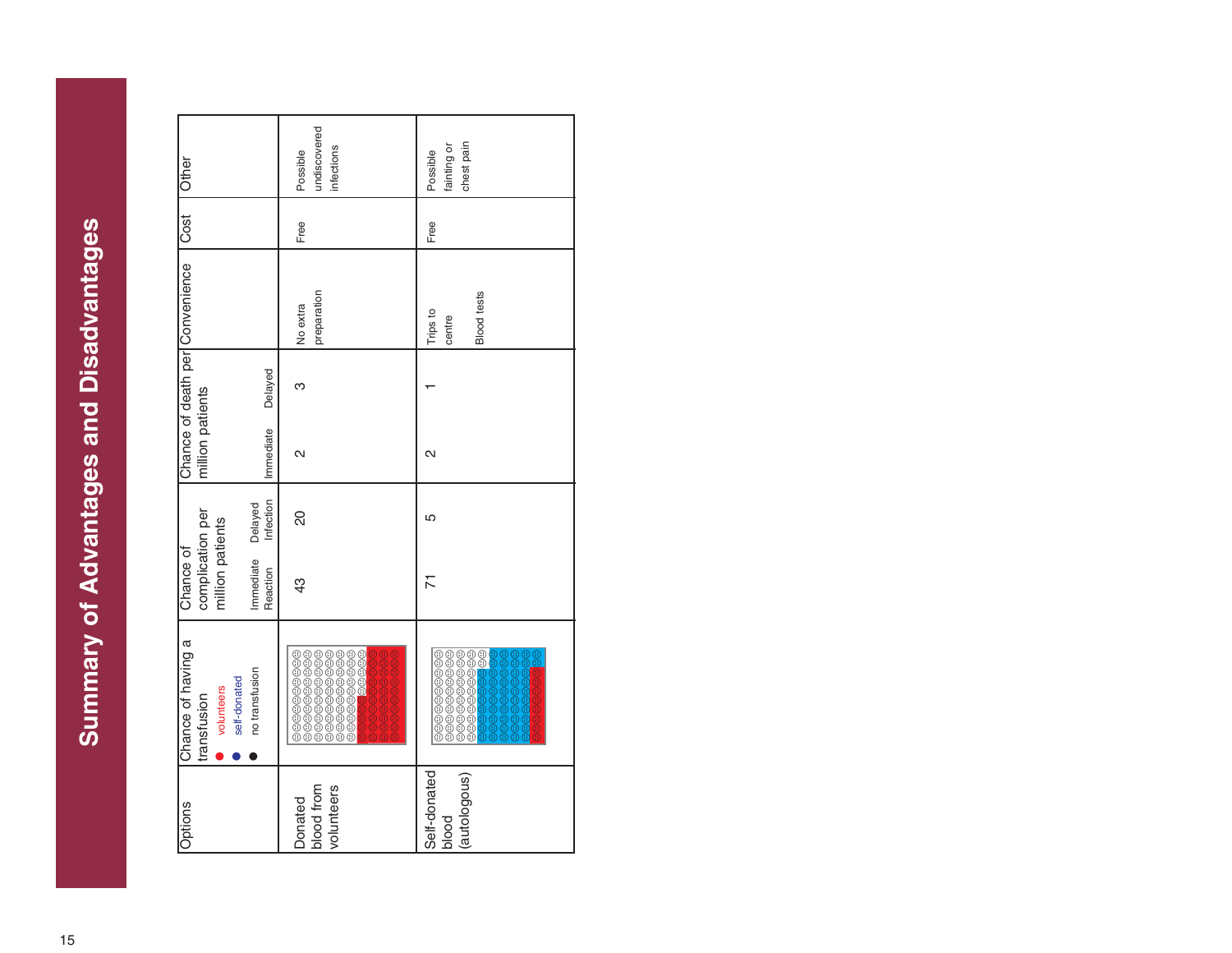## **Steps in Decision Making**

Step 1: **Learn as much as you can about the procedures.**

(call your surgeon, blood specialist, or autologous program office at 798-5555 ext. 7483 if you have any questions)

**\_\_\_\_\_\_\_\_\_\_\_\_\_\_\_\_\_\_\_\_\_\_\_\_\_\_\_\_\_\_\_\_\_\_\_\_\_\_\_\_\_\_**

**\_\_\_\_\_\_\_\_\_\_\_\_\_\_\_\_\_\_\_\_\_\_\_\_\_\_\_\_\_\_\_\_\_\_\_\_\_\_\_\_\_\_**

Step 2: **List the things that are important to you in the decision.**

Step 3: **Discuss the decision with your physician and others whose opinion you value.**

Step 4: **Notify your surgeon about your decision as soon as possible.**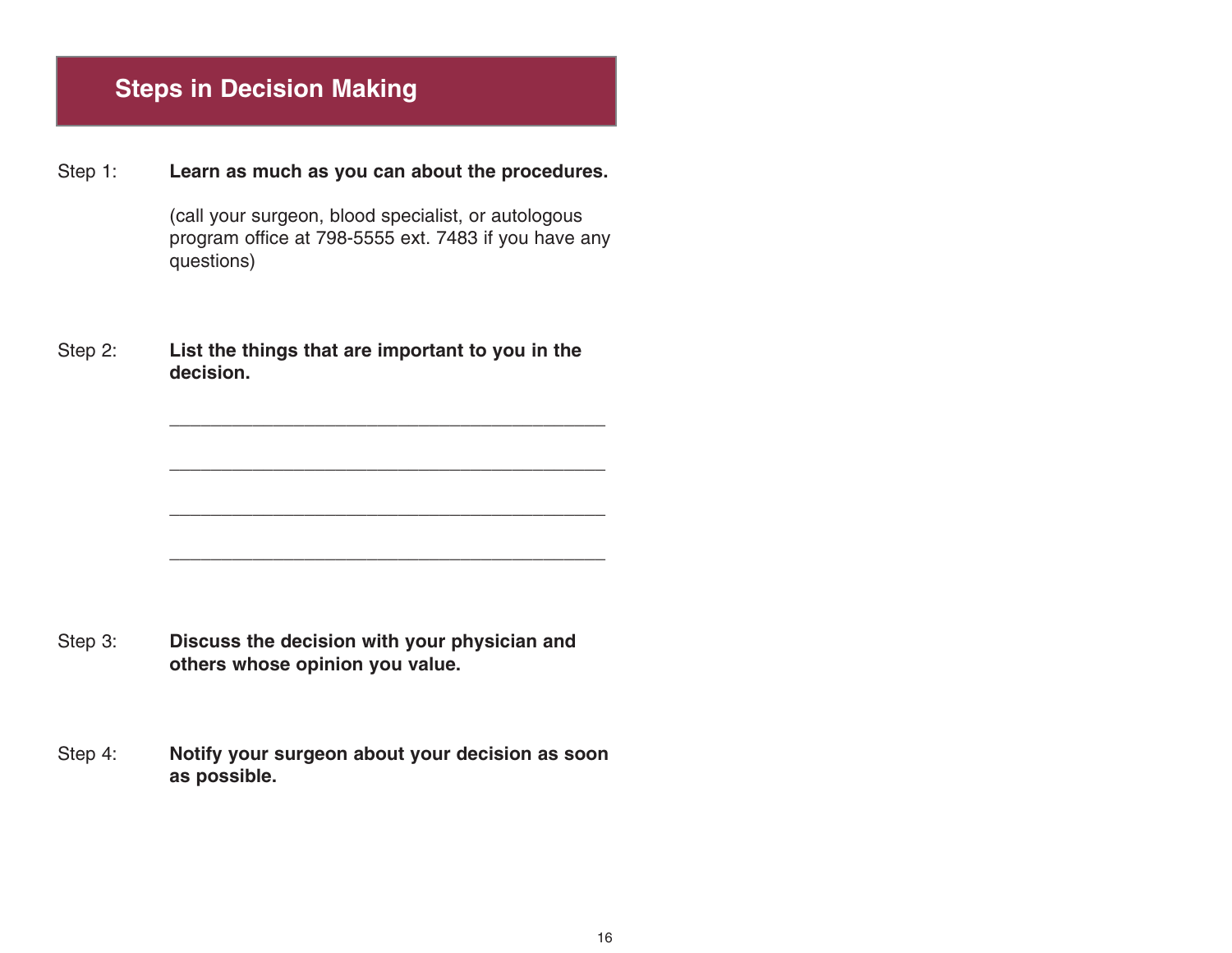#### **Scientific References**

#### **Guidelines for Blood Transfusion:**

**1**. Crosby E, Ferguson D, Hume HA, Kronick JB, Larke B, LeBlond P and colleagues. Guidelines for red blood cell and plasma transfusion in adults and children. The expert working group. **Can Med. Assoc**. J. 1997; 156(11): S1-S12 (Includes Patients' Guide)

**2.** Stehling LC, Doherty DC, Faust RJ, Greenburg AG, Harrison CR, Landers DF and colleagues. Practice guidelines for blood component therapy: A report by the American society of Anesthesiologists Task Force on Blood Component Therapy. **Anesthesiology.** 1996; 84: 732-47

**3**. Audet AM, Goodnough LT. Practice strategies for elective red blood cell transfusion. **Annals Intern Med**. 1992;116(5):403-6

**4.** Welch HG, Meehan KR, Goodnough LT. Prudent strategies for elective red blood cell transfusion. **Annals Int Med**. 1992; 116(5): 393-402

#### **Assessment of the Risks of Transfusion:**

**5.** Schreiber GB, Busch MP, Kleinman SH, Korelitz JJ for the Retrovirus Epidemiology Donor Study. The risk of transfusion-transmitted viral infections **N Engl J Med** 1996; 334:1685-90

**6.** Remis RS, Delage G, Palmer RHW. Risk of HIV infection from blood transfusion in Montreal. **Can Med Assoc J**. 1997;157:375-82

**7.** Kishnan L, Brecher ME. Transfusion-transmitted bacterial infection. **Hematol Oncol Clinics North Am** 1995;9:167-85

**8**. Sloop GD, Friedberg RC. Complications of blood transfusion. **Postgrad Med.** 1995;98(1);159-72

**9**. Popovsky MA, Whitaker B, Arnold NL. Severe outcomes of allogeneic and autologous blood donation: frequency and characterization. **Transfusion** 1995:35:734-37

**10.** Walker R Special report: transfusion risks. **Am J Clin Pathol.** 1987;88:374- 8

**11**. Iwarson S, Norkrans G, Wejstal R. Hepatitis C: natural history of a unique infection. **Clin Inf Dis.** 1995;20:1361-70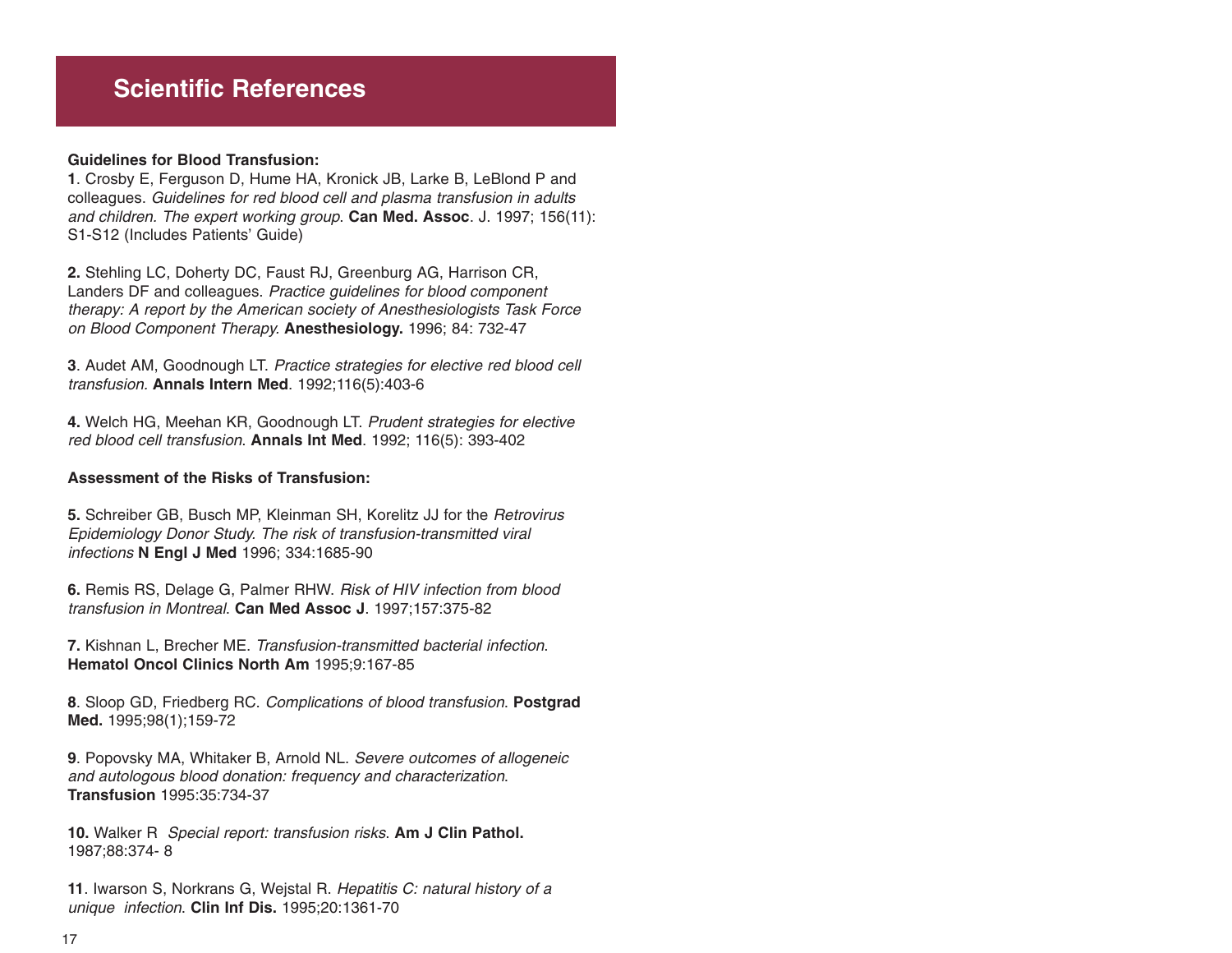#### **Scientific References**

**12**.United States General Accounting Office. Report of the Ranking Minority Member, Committee on Commerce, House of Representatives. Blood Supply: Transfusion-Associated Risks. Feb. 1997 Document No. GAO/PEMD-97-2

**13**.Linden JV,Paul B, Dressler KP. Report of 104 transfusion errors in New York State. **Transfusion** 1992: 32:601-6

**14**.McMahon BJ, Alberts SR, Wainwright RB et al. Hepatitis B-related sequellae. Prospective study of 1400 hepatitis B surface antigen-positive Alaska native carriers. **Arch Intern Med** 1990;150:1051-54

**15.** Halpin EJ, Moore W, Waterman SH et al. Red blood cell transfusions contaminated with Yersinia enterocolitica. United States,1991-1996 and initiation of a national study to detect bacteria-associated transfusion reactions. **JAMA** 1997;278:196-7